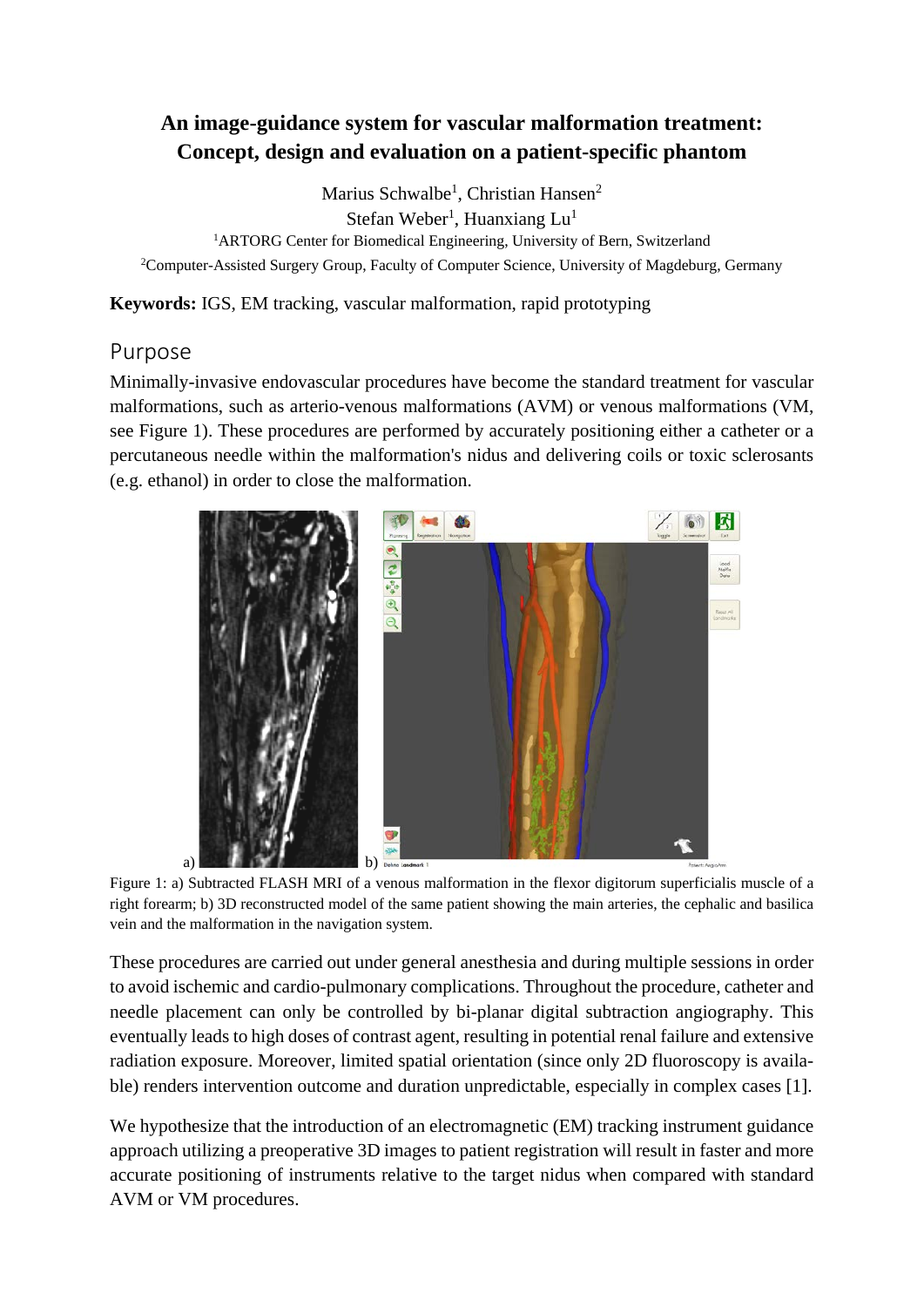# Methods

### Preoperative 3D Modeling

Based on different MRI sequences, a patient-specific 3D model is extracted. The arteries and veins is extracted from a time resolved subtracted FLASH MRI sequence using a dedicated planning software called AngioPlan based on the development platform MeVisLab (MeVis Medical Solutions AG, Germany). The bones, the muscle and the skin are segmented using thresholding and manual selection from a coronal FLASH MRI sequence (matrix size =  $448 \times 364 \times 96$ , TR = 6.44 ms, TE = 3.00 ms) with an isotropic resolution of 1 mm. In addition, the venous malformation is manually segmented in Amira (Zuse Institute Berlin, Germany) from a coronal fat saturated VIBE MRI sequence (matrix size =  $448 \times 364 \times 80$ ,  $TR = 3.10$  ms,  $TE = 1.16$  ms) with pixel size of 0.89 mm and slice thickness of 1.1 mm.

#### Navigation

An existing optical tracking-based IGS platform dedicated to open surgical and interventional procedures (CAScination AG, Switzerland) was extended with EM tracking (Northern Digital, Canada). For targeting an 18 gauge Chiba-tip needle with a 5DoF sensor in the tip was use (Figure 2a).

Patient-to-image registration is performed by digitizing four landmarks onto the predefined patient's fiducial markers. Specifically, this digitization is performed by acquiring the pose of the EM-tracked needle tip when placed at each fiducial location (Figure 2a). After that, the needle position is co-registered to the coordinate system of the 3D model, allowing for real-time navigation [2].

#### Evaluation

To evaluate the accuracy and efficacy of the navigation system, a 3D phantom was produced by means of rapid prototyping from the preoperative MRI scans of a patient diagnosed with VM. Five target points of different depths were defined in the malformation's nidus.

Six users were asked to register the phantom to the model and to puncture the five predefined targets using the EM-tracked needle in a given order. Three users had abundant experience of using the system whereas the other three were new to the system. The accuracy was evaluated by measuring the Euclidian distance between the needle tip and the predefined target position recorded in the EM coordinate system. In addition, the efficacy of the system was evaluated by measuring the time needed for registration and targeting.

## Results

The registration error was first measured, yielding an accuracy of  $0.87 \pm 0.28$  mm. The overall targeting accuracy was  $0.80 \pm 0.31$  mm. The targeting accuracy between the novice group and expert group was compared, in which no significant difference  $(p = 0.204)$  was found (Figure 2b). However, the variability of the accuracy exists between the five targets. Target four has a significant larger error  $(1.05 \pm 0.21 \text{ mm})$  compared to other four targets (p = 0.026). The overall time used for registration was  $164 \pm 52$  seconds. The time for targeting was  $43 \pm 18$ seconds. No significant difference was observed between the groups and target positions.